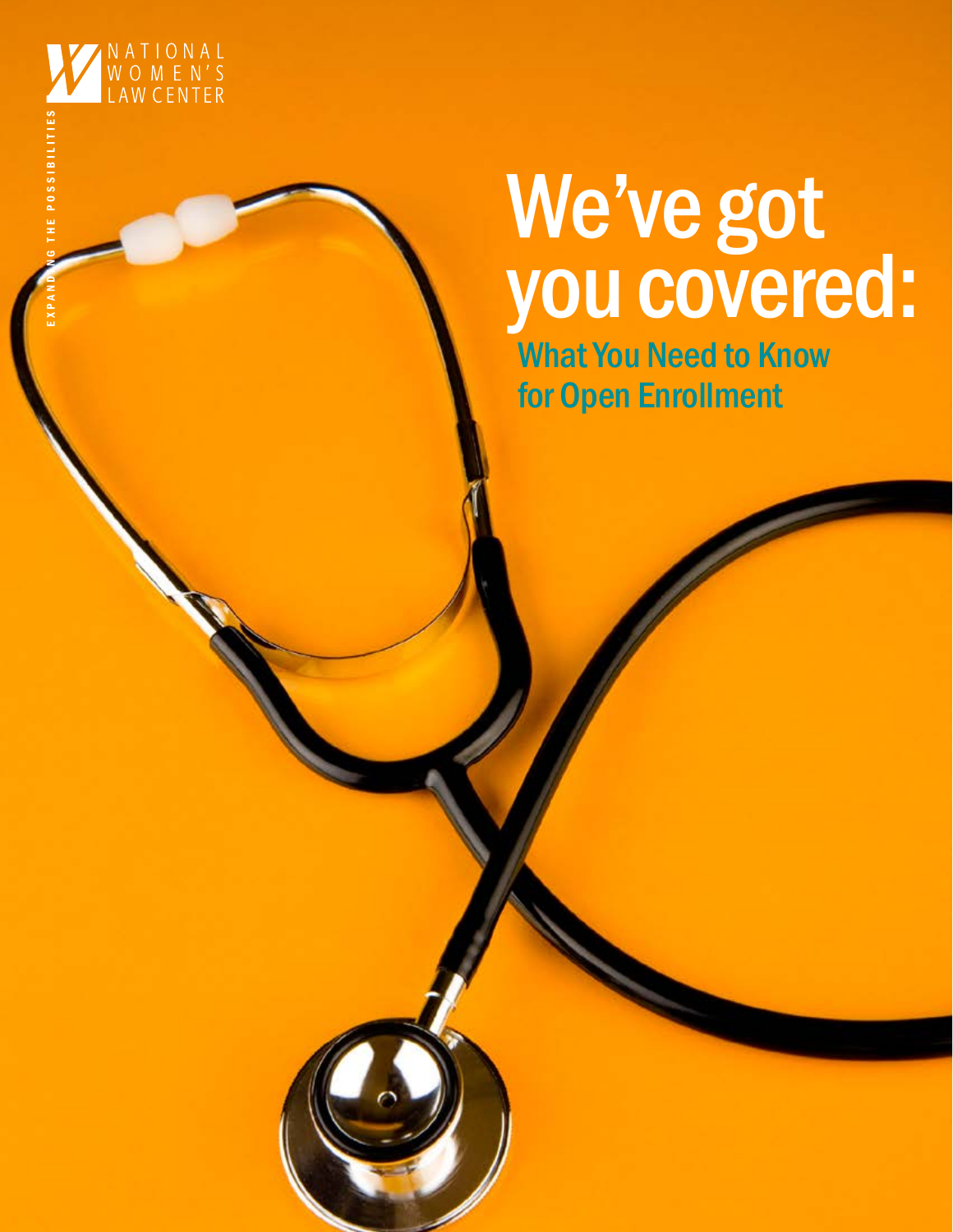© 2016 National Women's Law Center<br>© 2016 National Women's Law Center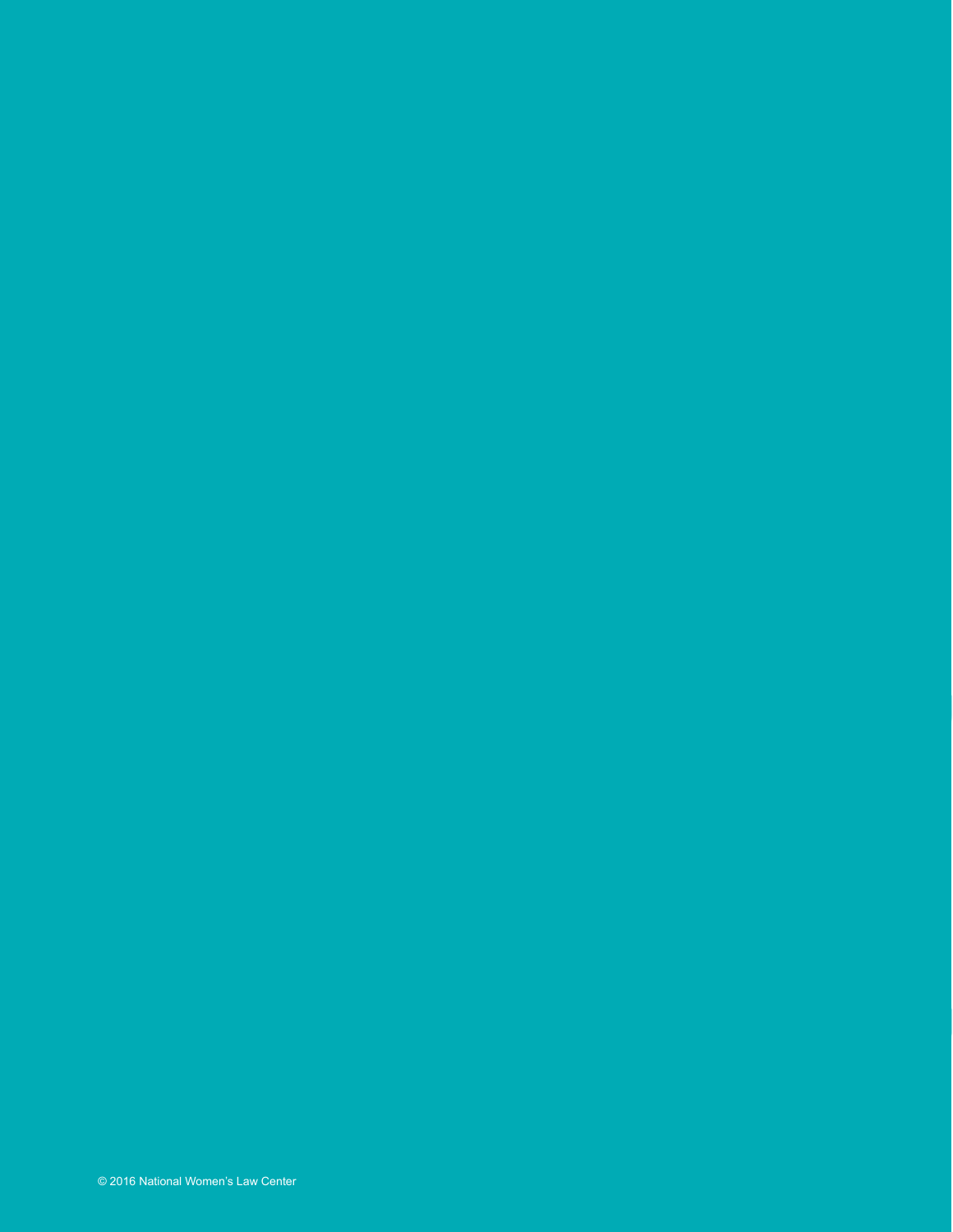## We've got you covered:

### What You Need to Know for Open Enrollment

The health care law makes health coverage more affordable and easier to buy for millions of American women. Open Enrollment for 2017 plans begins November 1, 2016 and runs through January 31, 2017. During this time, you will be able to comparison shop for the insurance plan that best meets your family's needs and budget, and enroll in coverage for 2017. This guide to open enrollment addresses some of the questions you may have about the coverage available through the Health Insurance Marketplaces, how to enroll, and how to evaluate your health insurance needs.

### Table of Contents

| <b>Background on Private Insurance</b> | 2  |
|----------------------------------------|----|
| <b>Getting Coverage</b>                | 4  |
| <b>Buying a Marketplace Plan</b>       | 5  |
| <b>What's Covered</b>                  | 7  |
| Paying for Insurance                   | 8  |
| <b>Medicaid Coverage</b>               | 9  |
| <b>Next Steps for Open Enrollment</b>  | 11 |
| Life Changes and Health Insurance      | 13 |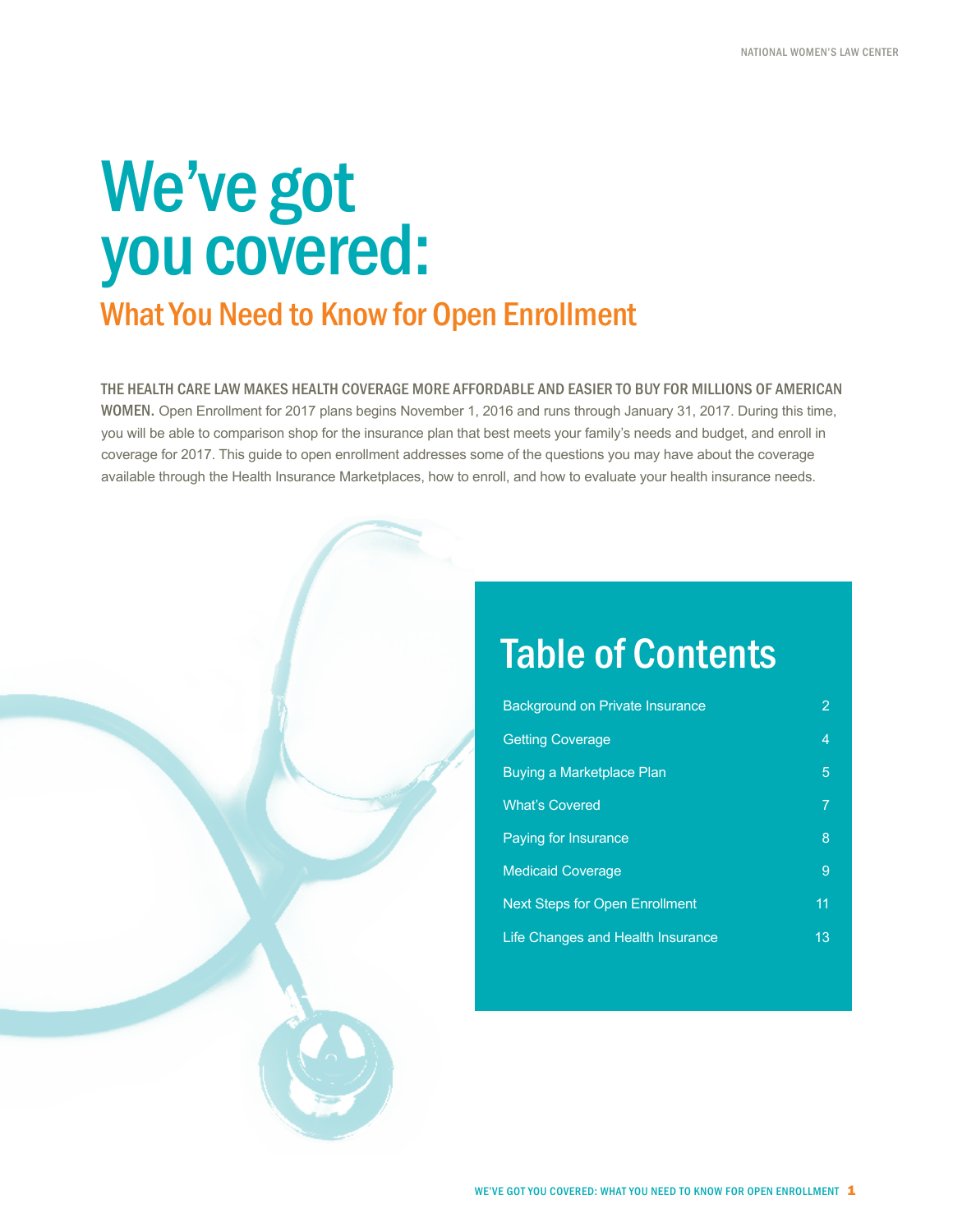### Background on Private Insurance

### 1. What is health insurance?

Health insurance helps you pay for medical costs such as doctor visits, prescription drugs, and visits to the emergency room or a hospital stay. Health insurance is there to protect you from unmanageable medical bills in case of a medical emergency or a serious health problem. Health insurance also covers basic medical costs related to seeing your doctor or health care provider for preventive services such as birth control, check-ups, or health screenings.

### 2. Why do I need insurance?

You never know when you will need medical services. If something happens to you—if you are in a car accident, need to have your appendix out or find out you have diabetes—then how will you pay for your medical care? Without insurance you could owe tens of thousands of dollars for medical care you needed to save your life or manage your condition.

### 3. What happens if I don't get health insurance?

If you don't have health insurance, you will probably have to pay a fine when you pay your 2017 taxes. The fine for 2017 will be \$695 per uninsured adult and \$347.50 per uninsured child in your household or 2.5 percent of your family income, whichever is more. There are a few exceptions to this requirement. Native Americans and certain religious communities, like the Amish, are exempt from the requirement. Other people can apply for a "hardship exemption" if they cannot afford health insurance. Check with [healthcare.gov](https://www.healthcare.gov/) to see if you would qualify for any exemption. But remember, most people will have to pay a fine if they don't have insurance.

### 4. What is a premium? What is cost-sharing? What is a deductible? What is a co-payment or co-insurance?

You pay a monthly premium to the insurance company for your health coverage. You pay a premium whether you use health services or not.

When you get medical services that your plan covers, you will likely pay cost-sharing, which is the portion of the provider charges you pay yourself. First, you might have to meet a deductible. A deductible is the amount you pay for covered health care services before your health plan begins to pay your health care bills. For example, if your deductible is \$1,000, your plan won't pay for your health services until you've paid \$1,000 yourself. However, if you pay for services that are not part of your plan's benefit package, perhaps acupuncture or massage therapy, these payments will not count towards your deductible.

Once you meet your deductible, you will probably have to pay other cost-sharing. This might be a set dollar amount, called a copay or copayment, such as \$20 or \$30 a visit. Or you might pay a percentage of the allowed cost of the service, called co-insurance. Your insurance may cover a different proportion of the cost depending on whether you see a provider who is in or out of the insurance company's network of providers.

Preventive services—including well-woman visits, birth control, and breastfeeding support and supplies—are fully covered without any cost to you, even if you have a deductible. Your plan may also fully pay for other services before you meet your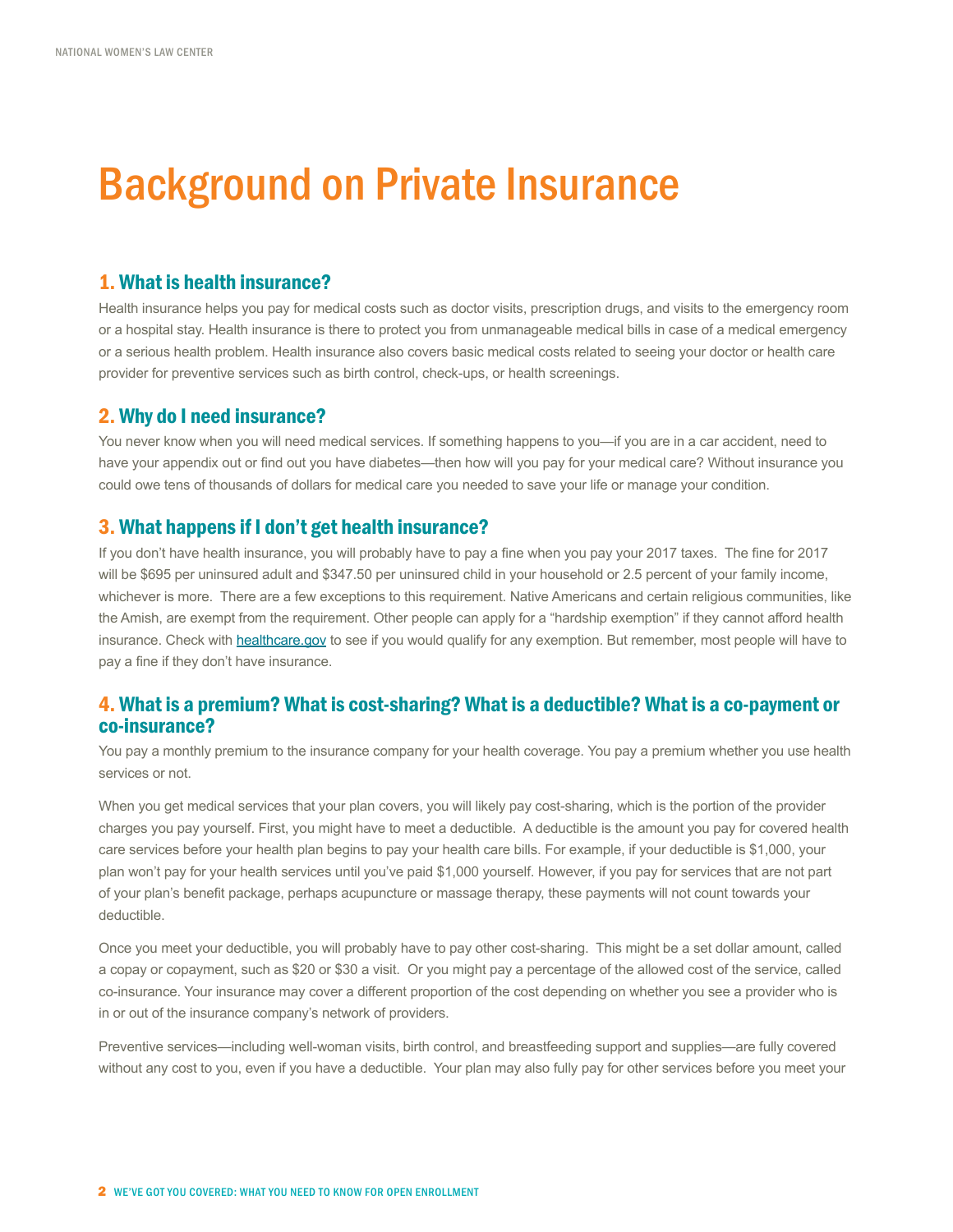deductible. Some insurance plans have a separate deductible for prescription drugs. Other plans do not apply the deductible to specific services such as office visits, generic drugs, or all prescription drugs.

It is important to understand how each plan's deductible, copayments, and coinsurance work and what they mean for how much you are likely to pay for health care throughout the year. Different combinations of deductibles, copayments, and coinsurance can result in you paying a lot, or not very much, depending on your likely health care needs.

### 5. What is a family deductible?

If you enroll in family coverage you will have a family deductible. Most plans have an individual deductible and a family deductible, but there are different ways family deductibles can work. It is important to know which kind of family deductible a plan includes because they can make a big difference in how much you pay for your health care.

In some plans, once an enrolled family member meets the individual deductible, the plan starts paying for covered services. The family deductible limits the overall amount a family will pay before plan coverage kicks in. For example, Anna needs outpatient surgery that will cost \$4,000, and no one else in her family has used health care services in the plan year. Her family's plan has a \$2,500 individual deductible and a \$5,000 family deductible. Anna would pay \$2,500 out-of-pocket, and for the rest of the year, she would not need to pay any more towards a deductible. If her husband later needs an x-ray, he would pay that \$500 cost, because they have not yet met the family deductible. Altogether, they would pay \$3,000. If he needs further care, Anna's husband would continue paying his deductible until they meet the family deductible of \$5,000.

In other plans, the family has to meet the larger family deductible before the plan begins to pay. For example, Anna would pay \$4,000 for her outpatient surgery, and her husband would pay \$500 for his x-ray. Altogether they would pay \$4,500, but together they still need to pay another \$500 before they meet the family deductible and their health plan starts paying for care. (These plans will still list an individual deductible in their materials because they also sell individual coverage, so you need to look carefully at their deductible description.)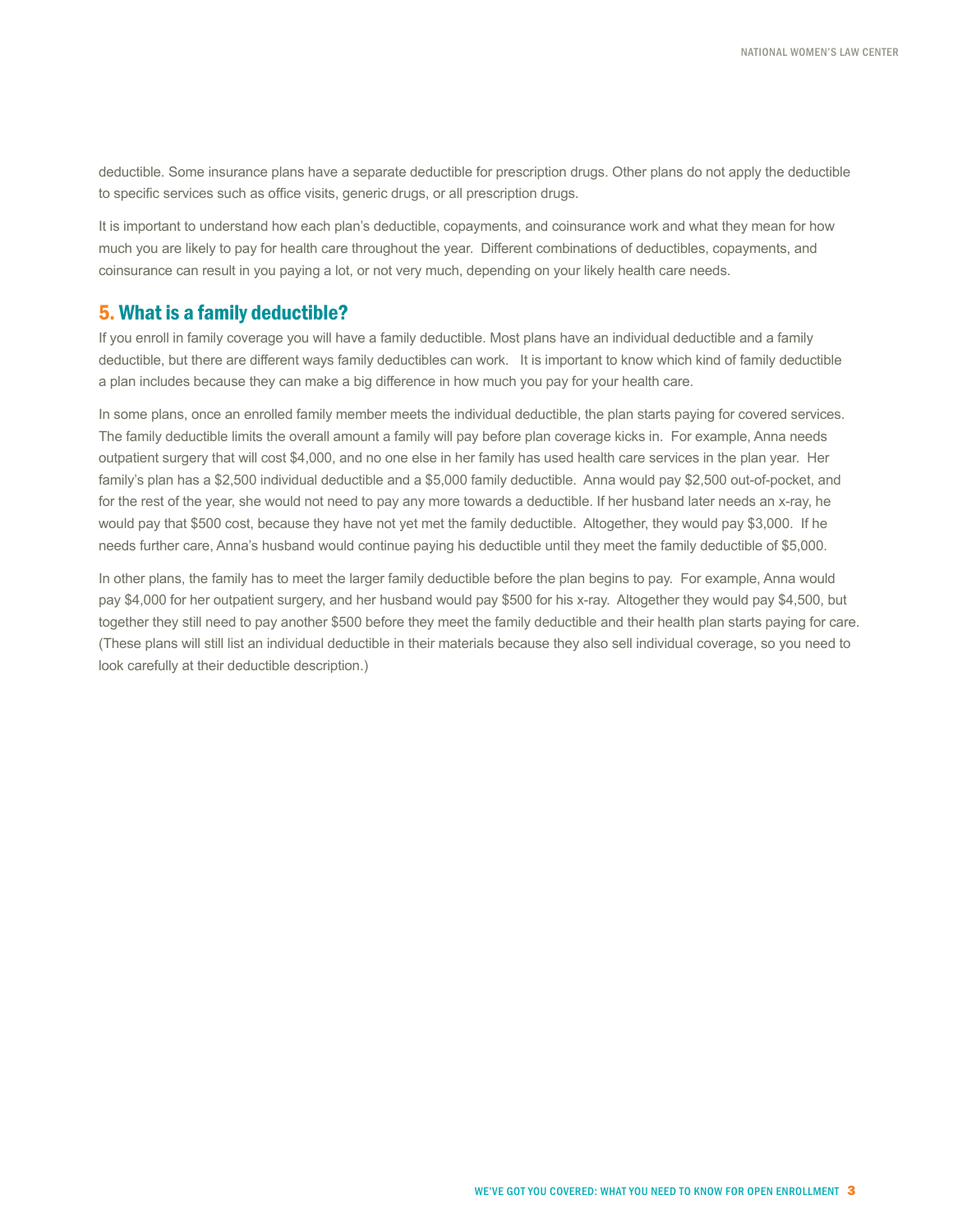## Getting Coverage

### 6. What if I already have insurance?

If you already have insurance either through your job, your spouse or partner's job, your school, or your parents, and plan to keep it, you don't need to make any changes. If you purchased insurance on your own or through the Marketplace, you should review your options for 2017 on [healthcare.gov](https://www.healthcare.gov/) or your state Marketplace's website. If you buy your insurance through the Marketplace, you should also update your account with any new information about your family size and income to make sure that your monthly premium for 2017 is as accurate as possible.

### 7. How do I get insurance?

The Health Insurance Marketplace is a one stop shop where you can compare health insurance plans. There is a Marketplace operating in every state. Some states run their own Marketplace, and in other states, the federal government operates the Marketplace. Starting November 1, you can shop for health insurance and find out if you are eligible for financial assistance or other programs that provide low cost insurance. Even if you are not eligible for this help, you can still buy insurance through the Marketplace. You can find out where to get in-person assistance, known as a health insurance Navigator or an assister, at [localhelp.healthcare.gov](https://localhelp.healthcare.gov/). Or, to apply on your own, go to [www.healthcare.gov](https://www.healthcare.gov/) or call 1-800-318-2596.

### 8. Can an insurance company refuse to sell me a policy?

No. Insurance plans cannot refuse to sell you a policy, even if you do not have health insurance. Plans also can't refuse to sell you a policy even if you have had expensive health problems, or if you have risk factors for a serious health condition. They also cannot charge you more because you are a woman or because of your health history.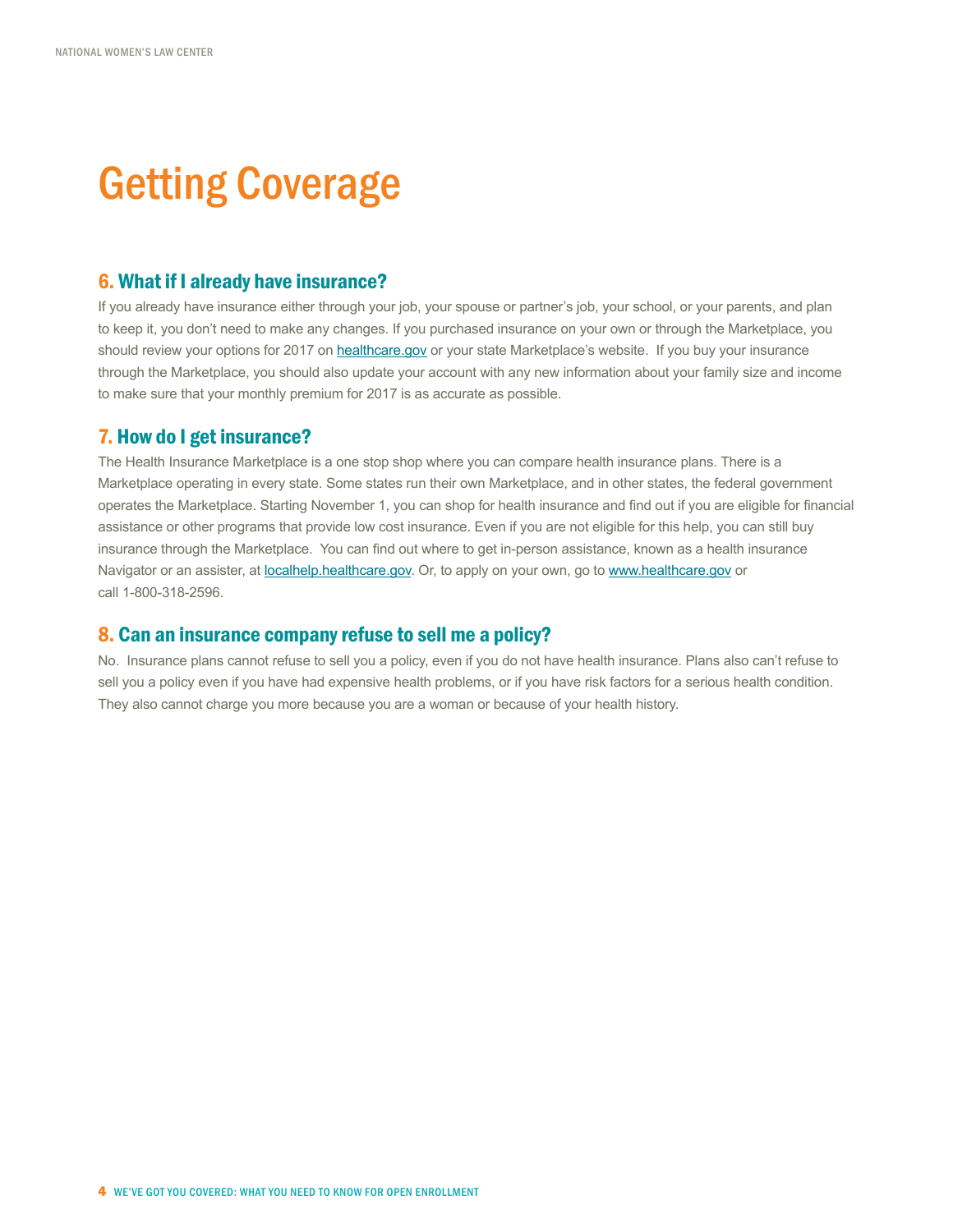### Buying a Marketplace Plan

### 9. When can I enroll?

People can shop for health insurance coverage from November 1, 2016 through January 31, 2017. This is called the "open enrollment period." During this period you can shop for insurance, compare plans, and purchase a plan. Coverage begins as early as January 1, 2017 for people who enroll and pay their first premium by December 15, 2016.

### 10. When does health coverage start?

You can shop for insurance options starting November 1. The date your coverage starts depends on when you enroll or renew your coverage – including picking your plan and paying any premium.

- If you enroll or renew your coverage between November 1, 2016 and December 15, 2016, your coverage will take effect January 1, 2017.
- If you enroll or renew your coverage between December 16, 2016 and January 15, 2017, your coverage will take effect February 1, 2017.
- If you enroll or renew your coverage between January 16, 2017 and January 31, 2017, your coverage will take effect March 1, 2017.

While the health care law makes sure you can get health insurance even if you are sick, you can only start your coverage during specific periods. So if you don't have insurance and get sick, you may have to wait many months before your insurance starts. Once your insurance starts, it won't pay for services you have already used.

### 11. What happens if I don't enroll on time?

You can only enroll during open enrollment periods. So if you don't enroll before January 31, then you will have to wait until next fall and your coverage won't begin until January 1, 2018. The exception would be if you qualify for a "special enrollment period" because you lose other health coverage, get married, divorced, give birth or adopt a child, or become newly eligible for financial assistance. You could then enroll after January 31.

### 12. What if I bought insurance through the Marketplace last year?

If you bought insurance through the Marketplace last year, you will receive notices from your health insurance company and from the Marketplace. These letters will tell you whether the plan you are currently enrolled in will continue, any changes to your monthly premium, and information about how your income is calculated for the financial help you may receive.

Even if you bought a plan through the Marketplace last year, you should visit [healthcare.gov](https://www.healthcare.gov/) to update your information and consider whether you want to purchase a different plan this year. If you do not visit [healthcare.gov](https://www.healthcare.gov/), you could be automatically reenrolled in the same plan or another plan offered by the same insurance company you have now. However, your current plan might have a different premium next year, and a new plan could have a different premium, cost-sharing responsibilities, or network of participating doctors and hospitals than your current plan. In addition, changes in your family size or income could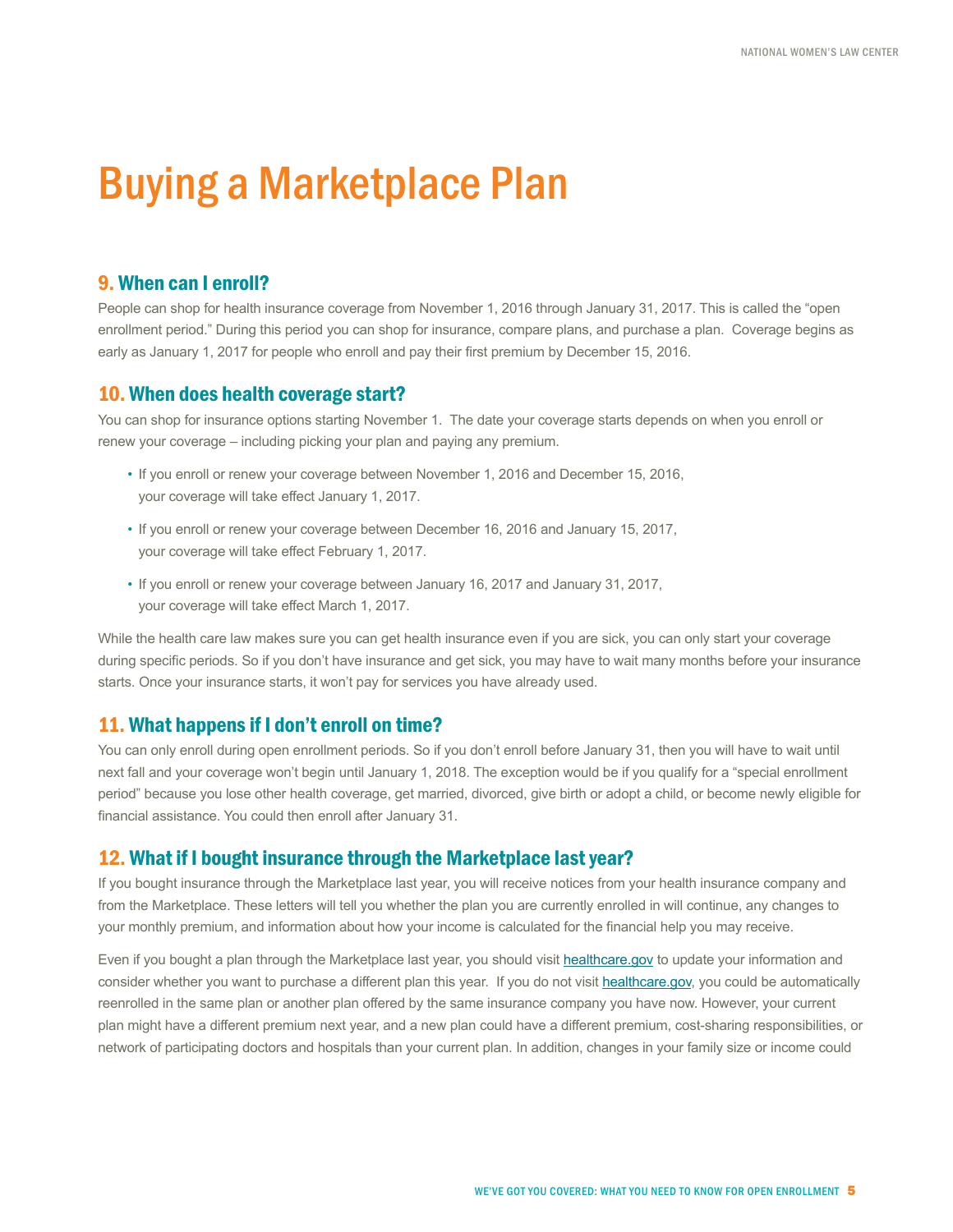change which plan is best for you. And if your insurance company is no longer offering coverage through the Marketplace, you will need to pick a new plan.

If you choose to enroll in a new plan, you should let your insurance company know you are disenrolling from your previous plan. This will ensure you are not charged a monthly premium for the plan you left.

### 13. What if I bought insurance from an insurance company or through a broker last year?

If you bought a Marketplace plan directly from an insurance company or through a broker last year, you will receive notices from the health insurance company and the Marketplace. These letters will indicate whether the plan you are currently enrolled in will continue, changes to your monthly premium, and information about how your income is calculated for the financial help you may receive. You should visit [healthcare.gov](https://www.healthcare.gov/) to update your information and consider whether you want to purchase a different plan this year. If you do not visit [healthcare.gov,](https://www.healthcare.gov/) you will be automatically enrolled in the same plan or another plan offered by the same insurance company you have now.

If you have a continuation of an old plan through an insurance company or broker, you should visit [healthcare.gov](https://www.healthcare.gov/) to see what options are available through the Marketplace. Old plans don't always provide comprehensive benefits and there is no financial help to pay for your premiums, so you can probably find a better plan for your needs and budget at [healthcare.gov](https://www.healthcare.gov/). To understand your options, you can find in-person assistance, such as a Navigator who can help you find a good plan for you, through **localhelp**.healthcare.gov.

### 14. What if the plan I have now is no longer available?

If the plan you have now is no longer available, you should visit healthcare.gov to explore your options for 2017.

### 15. What if my income or family size changes during the plan year?

You may want or need to change your insurance coverage in some circumstances. If you become pregnant, you may be eligible for your state's Medicaid program (depending on your income). If you have changes in your family size, income, if you lose or gain a job, or if you work part-time and add or lose hours, you should check back with Navigators or other community assistance, or at [healthcare.gov](https://www.healthcare.gov/) to see if you are eligible for more financial assistance, or a different type of insurance coverage.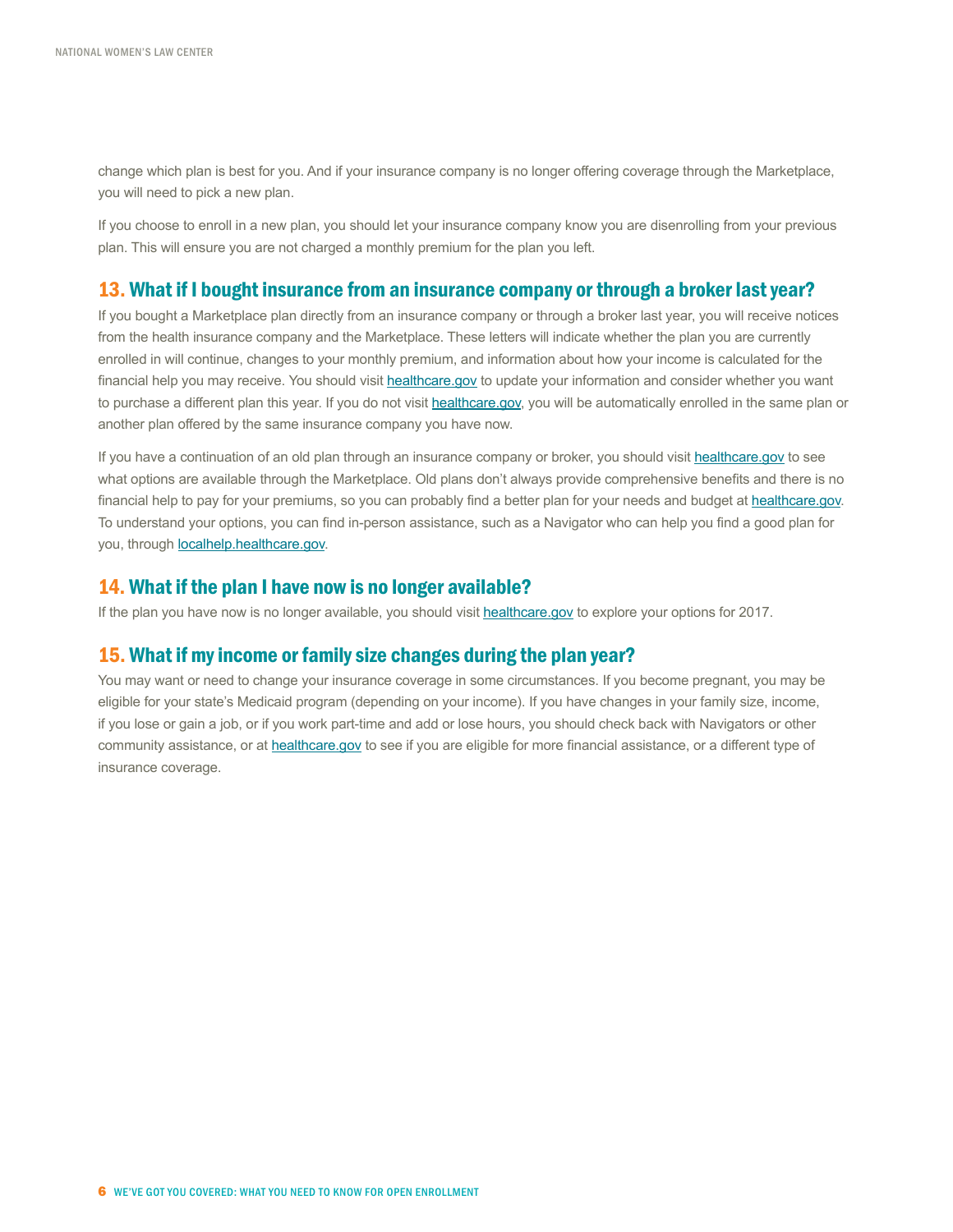### What's Covered

### 16. What will insurance cover?

All insurance plans available through the Marketplace cover a core set of essential health benefits including maternity and newborn care, doctor visits, preventive care, hospitalization, prescription drugs, and more.

### 17. Will plans cover preventive services?

Many preventive services are covered without cost-sharing, which means you can get these services with no cost to you. These services include mammograms, cervical cancer screenings, diabetes and blood pressure screenings, depression screenings, and vaccinations. Plans also have to cover additional preventive services for women including birth control, well woman visits, lactation counseling and supplies, and screening for gestational diabetes.

### 18. Can I stay with the same doctor or clinic?

Each insurance plan contracts with a network of health care providers. They are sometimes called "participating providers" or "in-network providers." You can compare insurance plans through the Marketplace to find out which plans your doctor, hospital, or clinic has joined. Some plans only pay for services provided by doctors or other providers that are in their network. Other plans cover some of the cost if you go out of their network. However, you may need to pay the provider up-front and ask the plan to pay you back. In addition, you may end up paying more than you would to see an in-network provider because the plan will often pay less than an out-of-network doctor's charges. It can be difficult to find out the exact amount you will have to pay for an out-of-network doctor.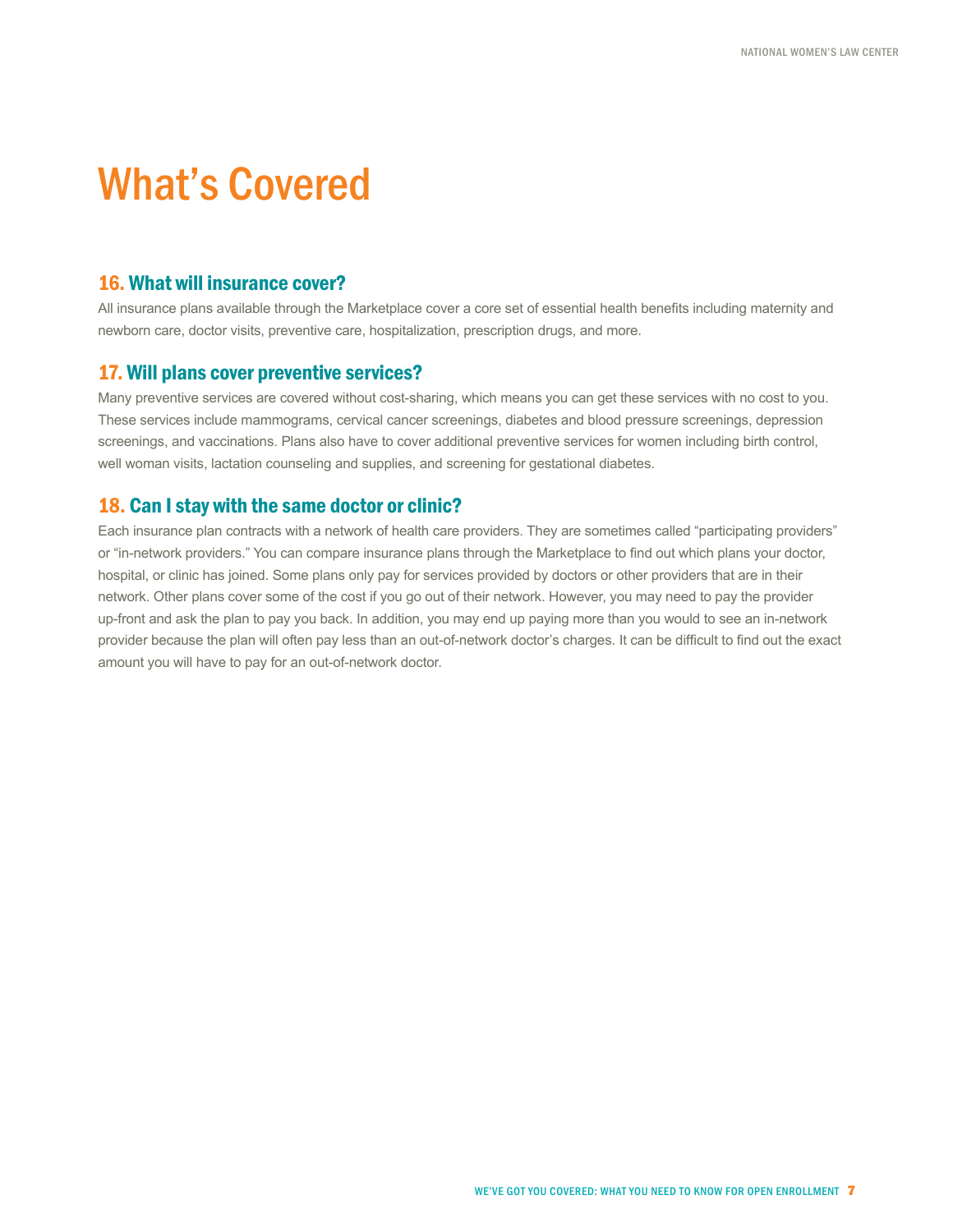## Paying for Insurance

### 19. How much will the insurance cost and when do I have to pay?

You will probably have to pay a monthly premium for your health insurance. However, depending on your income and family size, you may qualify for enough financial help that you do not have to pay a monthly premium. Otherwise, your premium will depend on which plan you choose, the number of people covered by your plan, where you live, your age, and your income. You may also get help with cost-sharing, including deductibles, copays, and coinsurance. You will need to pay your first month's premium before your coverage will start.

The Marketplace places plans into four tiers—from Bronze plans, which have the highest costs to you when you use services, to Platinum plans, which have the lowest cost-sharing. The tiers let you easily compare plans that have similar financial protections. To protect you and your family, there are limits on the maximum amount you will ever have to pay for covered services. Go to [healthcare.gov](https://www.healthcare.gov/) or call 1-800-318-2596 to find out more.

### 20. How does financial assistance work?

Financial assistance helps make health insurance more affordable so more people can buy coverage. If you are eligible for this help, the money will go directly to the insurance company and you will pay less each month for your health insurance. Financial assistance is available for many middle class families— families with annual incomes up to about \$80,640 for a family of three and \$97,200 for a family of four will qualify for help. Families with somewhat lower incomes will also qualify for help with cost-sharing, including co-payments, co-insurance, and deductibles. Your eligibility for financial assistance will depend on your income and family size.

### 21. What if I don't pay on time?

You need to pay your premium each month to keep your health insurance. However, if you receive financial assistance, you will have a grace period of 90 days if you have problems paying. If you do not receive financial assistance, then you need to check with the Marketplace to find out whether or not you have a grace period. If you do not pay within your grace period, your health insurance benefits will be cancelled as of the last month that you paid for and you will be responsible the full cost of any health services you used during the grace period. You will not be able to enroll again until the next enrollment period.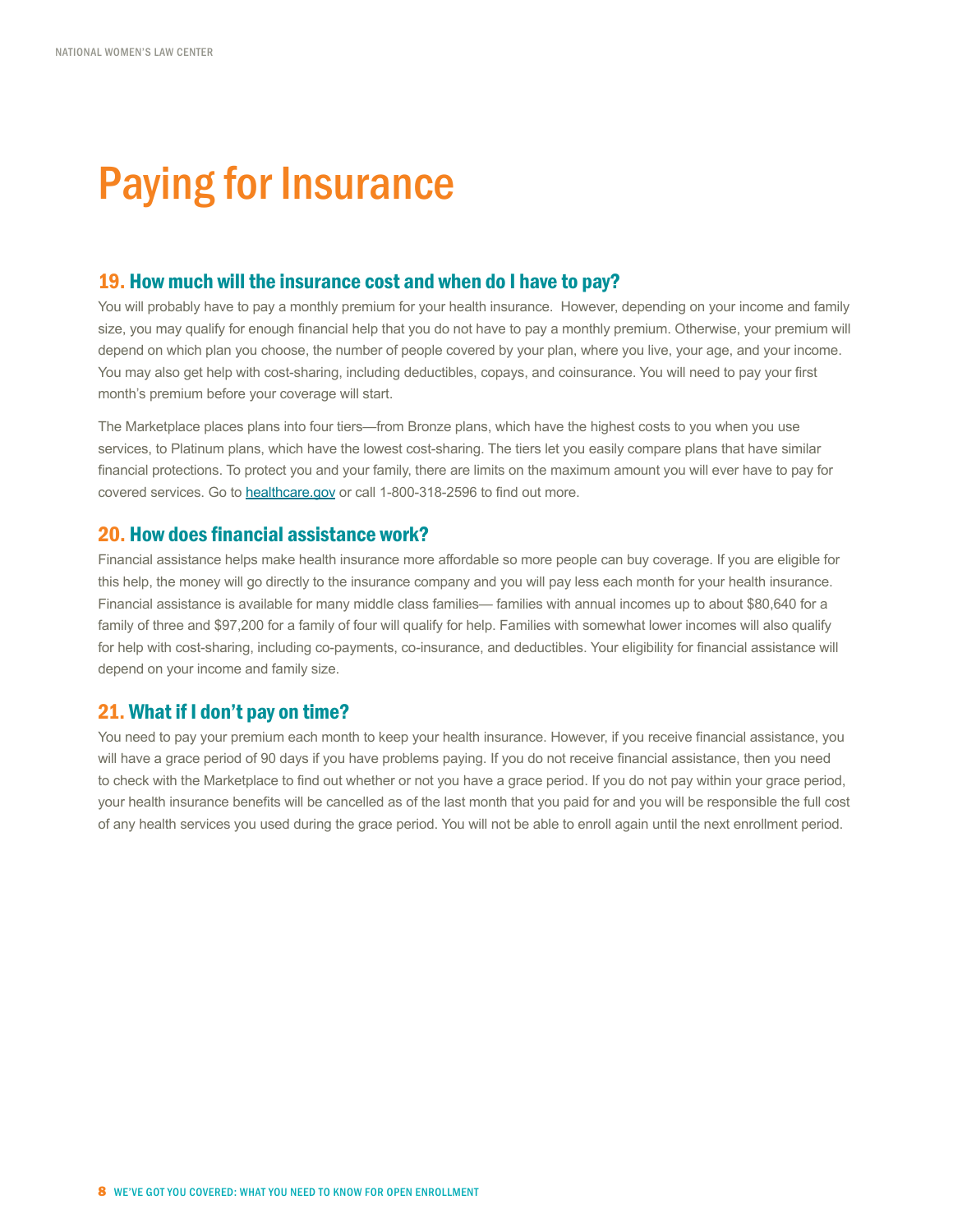### Medicaid Coverage

### 22. Could I be eligible for Medicaid?

More than half of the states have accepted federal funding to cover more people through their Medicaid programs. If you live in one of these states, you may be eligible for Medicaid coverage, even if you have not qualified for Medicaid before. If your state has not yet expanded its Medicaid program, you may still be eligible for coverage, depending on your family situation. Check on [healthcare.gov](https://www.healthcare.gov/) or find in-person help through [localhelp.healthcare.gov.](https://localhelp.healthcare.gov/)

### 23. What does Medicaid cover?

Medicaid coverage must include a standard package of services, including doctor visits, hospitalization, clinic visits, birth control, and many other important women's health services. People with Medicaid coverage can use health care services without paying much themselves.

### 24. When can I enroll in Medicaid?

You can enroll in Medicaid at any time, as long as you qualify for this coverage.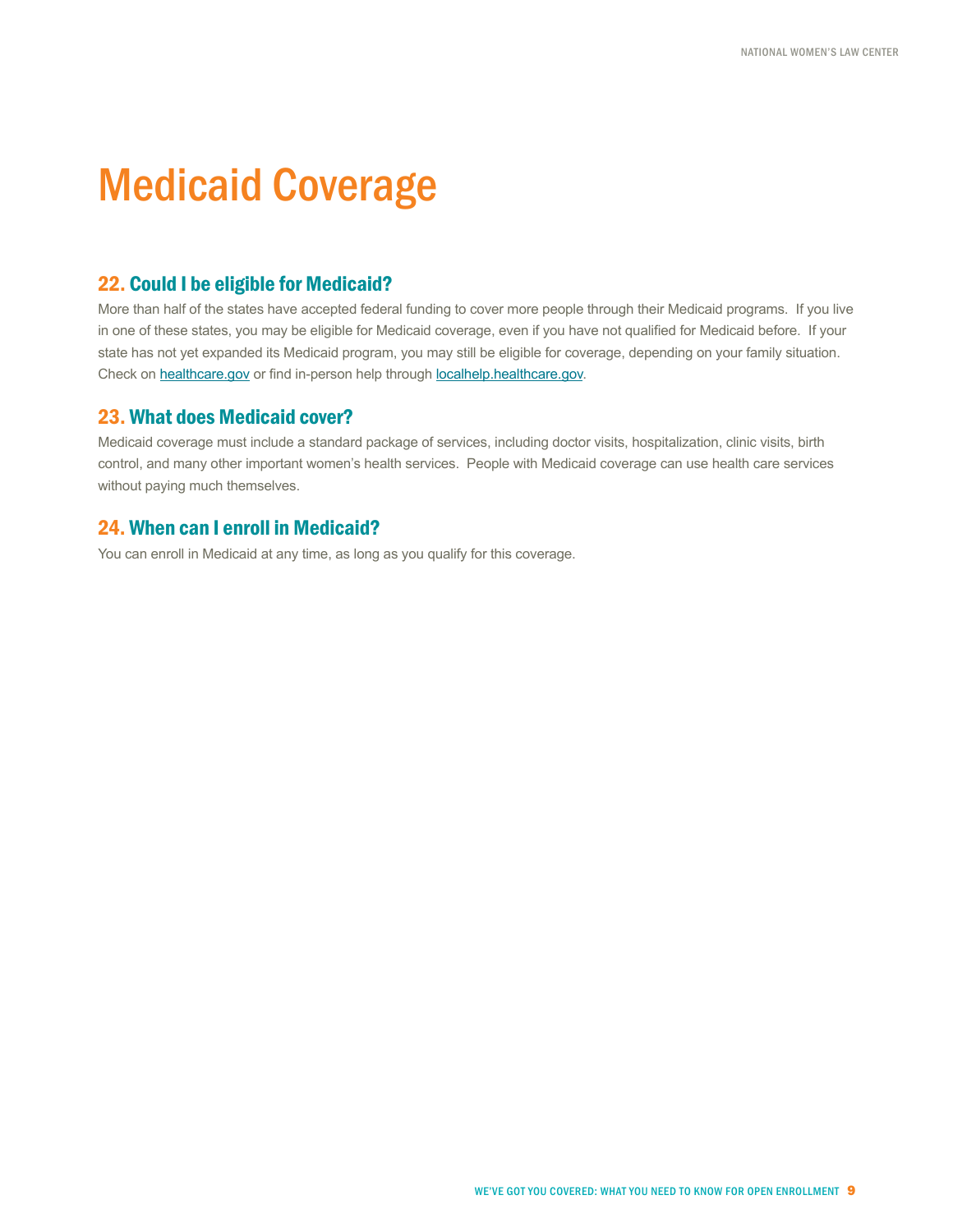### Next Steps for Open Enrollment

### 25. I already have Marketplace insurance. What do I do?

You will receive letters from your health insurance company and from the Marketplace. These letters will include information about changes to your monthly premium, whether your current plan will continue to offer coverage next year, and information about how your income is calculated for the financial help you may receive.

These letters will also tell you if you will be automatically re-enrolled in the same plan or another plan offered by the same insurance company you have now. Automatic re-enrollment could happen if you do not update your personal information or do not actively choose a new plan. However, you could face a different premium, cost-sharing responsibilities, or networks. And if your insurance company stops offering Marketplace coverage, you will not be eligible for automatic reenrollment. In this case, it is very important to visit [healthcare.gov](https://www.healthcare.gov/) and learn about your choices.

### **Whether you like your current health plan or not, you should visit [healthcare.gov](https://www.healthcare.gov/) to update your personal information and browse the other health plans offered this year.**

As you decide whether to renew your plan or enroll in a new plan, here are a few things to consider:

#### **↓** Do you like your current plan?

- Have the healthcare services you needed been covered by your plan?
- Can you afford to use your insurance, or are the payments you must make when you need care too high for you?
- Were the specific doctors, clinics, or other providers you needed part of your health plan?

#### **◆ Are you expecting any changes to your health care needs, such as getting pregnant?**

 If you expect to see a health care provider more frequently in the future because of a new health problem or if you are expecting to become pregnant, you may want think about how you pay for insurance and medical costs. For example, would you prefer to pay more each month in premiums and have a lower deductible?

### **★ Have you updated the Marketplace about any life changes, including changes in income, changes in family size, or a new address?**

Changes in hours worked, income, family size, location, and immigration status can all affect how much financial help you are eligible for. You and your family might qualify for more help to afford insurance. Be sure to update healthcare.gov about these changes so you have an accurate estimate of how much you will pay for health insurance.

#### **► Have you or your spouse been offered job-based health insurance?**

If you or your spouse has an offer of health coverage through a job, you may no longer be eligible for financial help to purchase coverage on the Marketplace.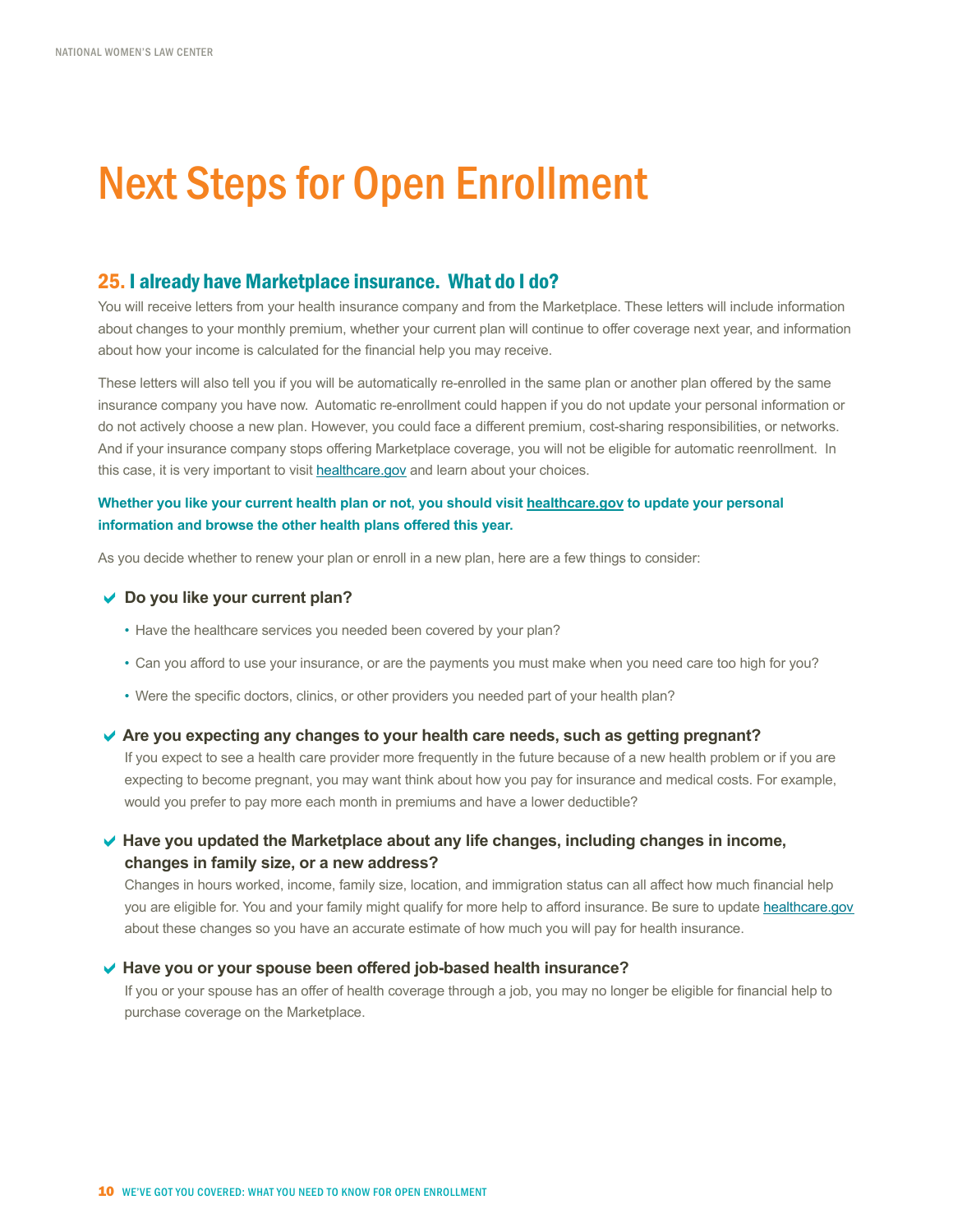#### **► How does your plan compare to others offered on the Marketplace this year?**

 In many places, plans on the Marketplace have changed, so it's important to compare the new plan options with the plan you have today. Some of the new plans may better fit your needs and budget.

- Is there a more affordable option for next year?
- Is there a plan that provides better coverage for your health care needs, including any prescription drugs you take regularly?

### 26. This is my first time enrolling through the Marketplace. What do I do?

 If you don't have health insurance, or if you purchase insurance on your own, outside of the Marketplace, you can enroll in an affordable, comprehensive health plan starting on November 1 with coverage effective as early as January 1, 2017. As you prepare for your first open enrollment, here are some key questions and tips to consider:

#### **► What are your health care needs?**

Thinking about your health care needs should help you figure out which health plan will be best for you. Depending on how often you see your health care provider or how many medicines you take, you may want to pay higher or lower premiums, or have higher or lower costs to you when you need care. And, if you already know the providers you want to see or the medications you take, then you can check to see if the provider or medication is covered by a particular plan.

- Do you have a health condition, like diabetes, that needs frequent visits to your provider?
- Do you expect to have any major health related expenses, such as pregnancy, this year?
- Do you have prescription drugs you will need covered by your insurance?
- Do you have specific doctors, clinics, or other providers you want to have in your plan?

#### a**What's your budget?**

 Depending on your income, you and your family may get help with your health insurance premiums, or qualify for free or low-cost health insurance. Remember that health insurance will protect you from financial risk if you get sick or need care. Insurance pays for many basic health services with no additional cost for you and if you get sick or need urgent care, insurance will pay for many of the services you'll need. Be prepared to pay your first month's premium before coverage will be effective.

- What can you afford for monthly health insurance premiums and an annual deductible?
- Would you rather pay more when you see a doctor, or pay higher premiums every month but pay less when you see a doctor?
- Would you prefer a plan with lower costs to you when you need care, but less flexibility to see specialists, or a plan with more flexibility and higher costs to you?

#### **◆ Would in-person assistance help you understand your options and make your decision?**

Choosing between health insurance plans can be difficult. If you need help applying for insurance or determining which plan is right for you, you can get assistance from a Navigator or assister at local organizations, by phone, or online. You can find this help here: [localhelp.healthcare.gov](https://localhelp.healthcare.gov/).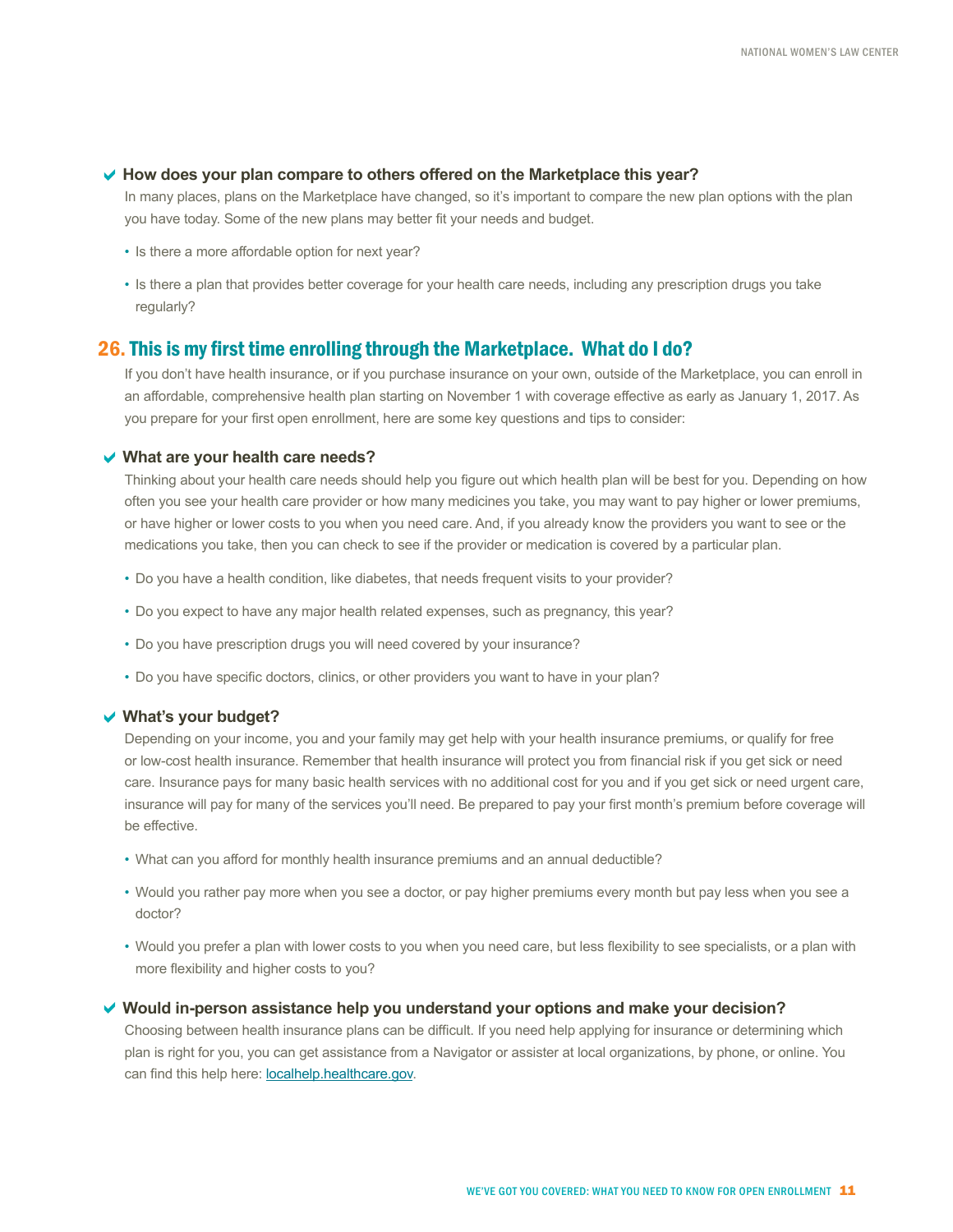### ◆ Have you gathered important documents for you and your family? You may need:

- Social Security cards
- Income documents, such as tax returns or W2s
- Citizenship and immigration documents
- Names of your health care providers or medicines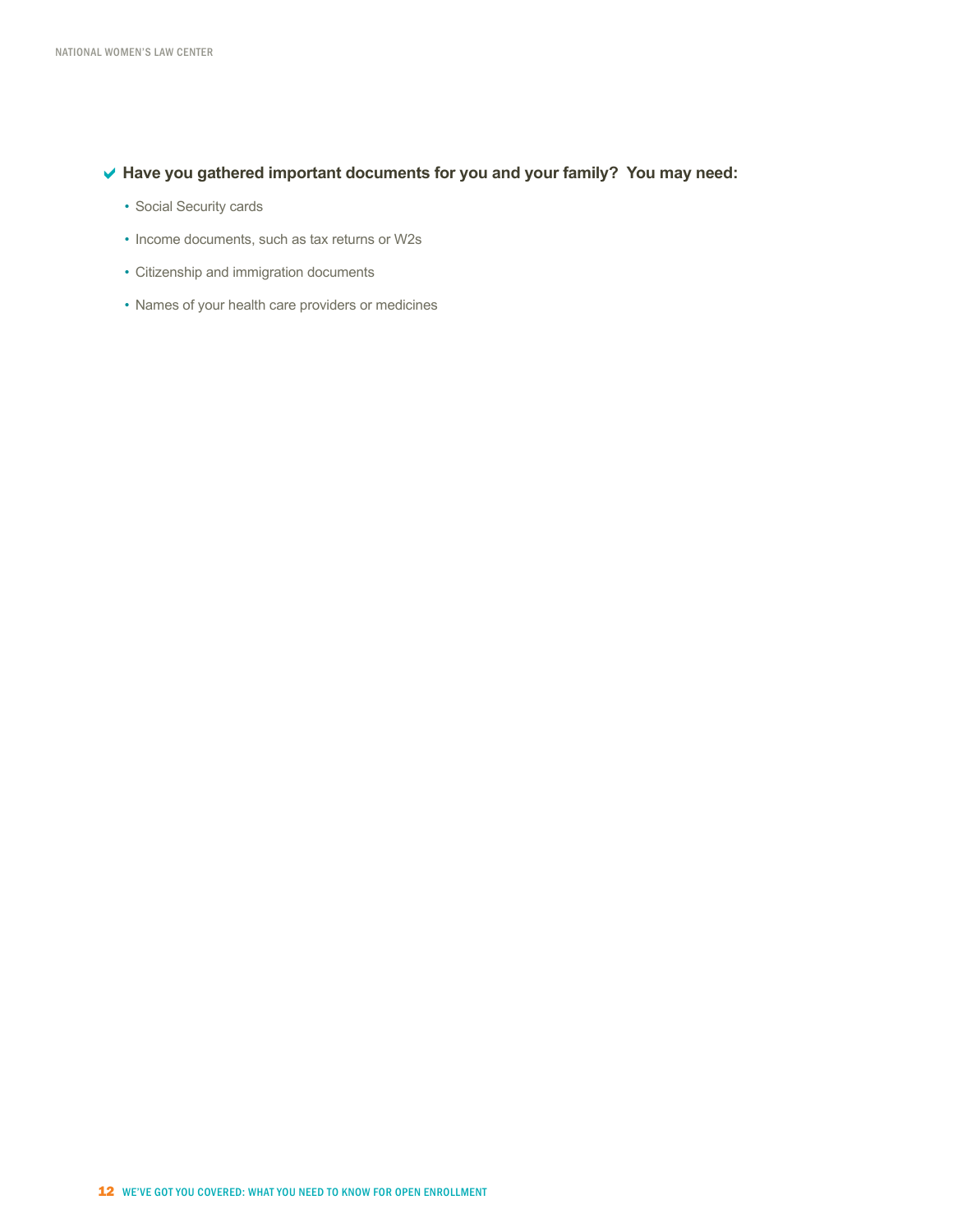### Life Changes and Health Insurance

After open enrollment ends, you may experience changes to your family, your job, or your income that will change your health insurance needs or that may make you eligible for other kinds of health coverage.

- If you get pregnant, you may be eligible for other types of insurance. Check in with a Navigator (you can find one at [localhelp.healthcare.gov\)](https://localhelp.healthcare.gov/) or [healthcare.gov](https://www.healthcare.gov/) to find out about other options.
- If you give birth or adopt a child, you may be eligible for additional financial help to pay for insurance because your family sized has changed. Check in with [healthcare.gov.](https://www.healthcare.gov/)
- If you change jobs or have an increase or decrease in salary, your eligibility for financial assistance may change. Check in with [healthcare.gov.](https://www.healthcare.gov/)
- If you get married, divorced, or legally separated your eligibility may change. Check in with [healthcare.gov](https://www.healthcare.gov/).

Now that you feel prepared, it is time to get covered! It's important that you know your health insurance needs, understand your plan choices, and pick the plan that is right for you. Visit [healthcare.gov](https://www.healthcare.gov/) for more information and to shop for health insurance.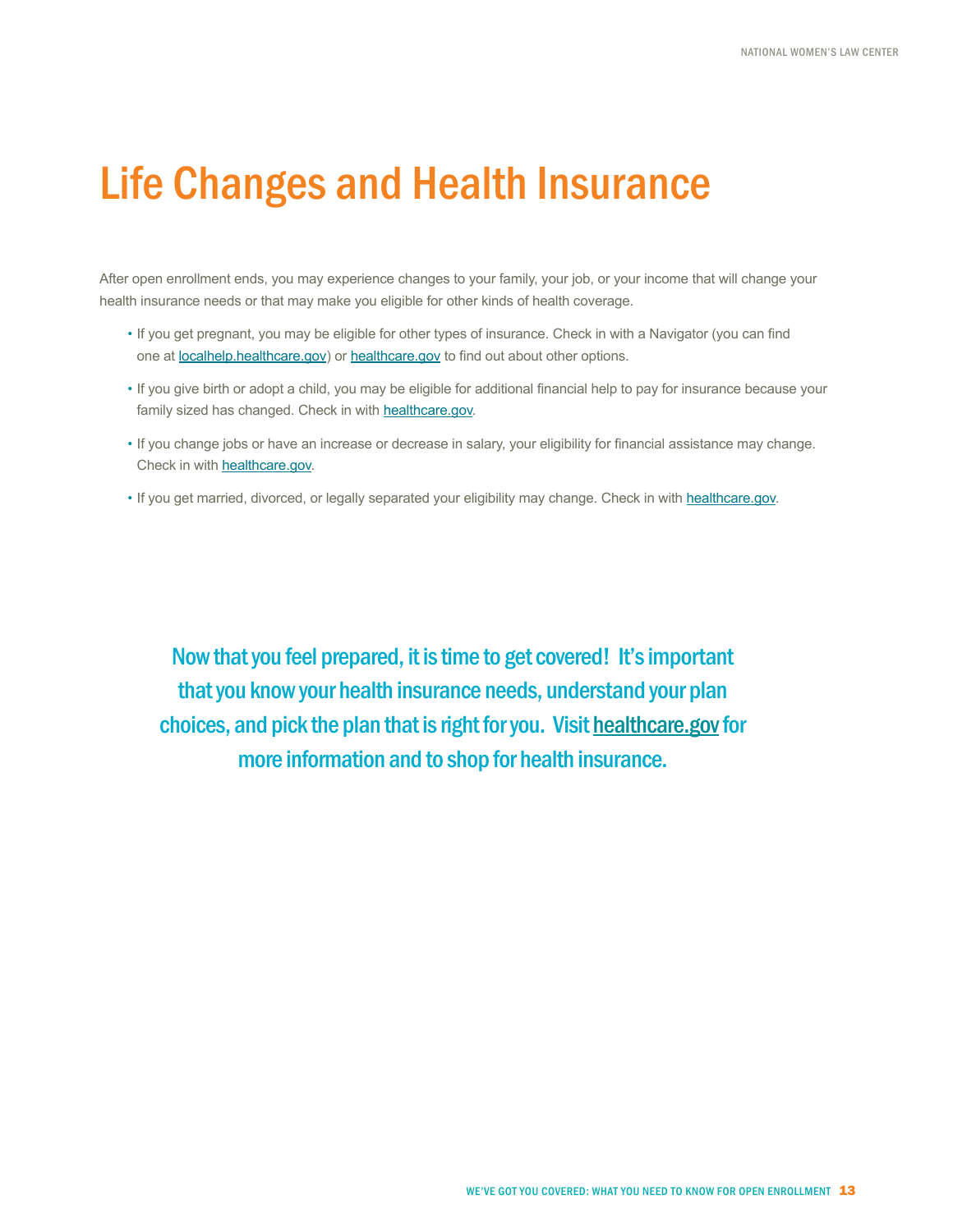National Women's Law Center